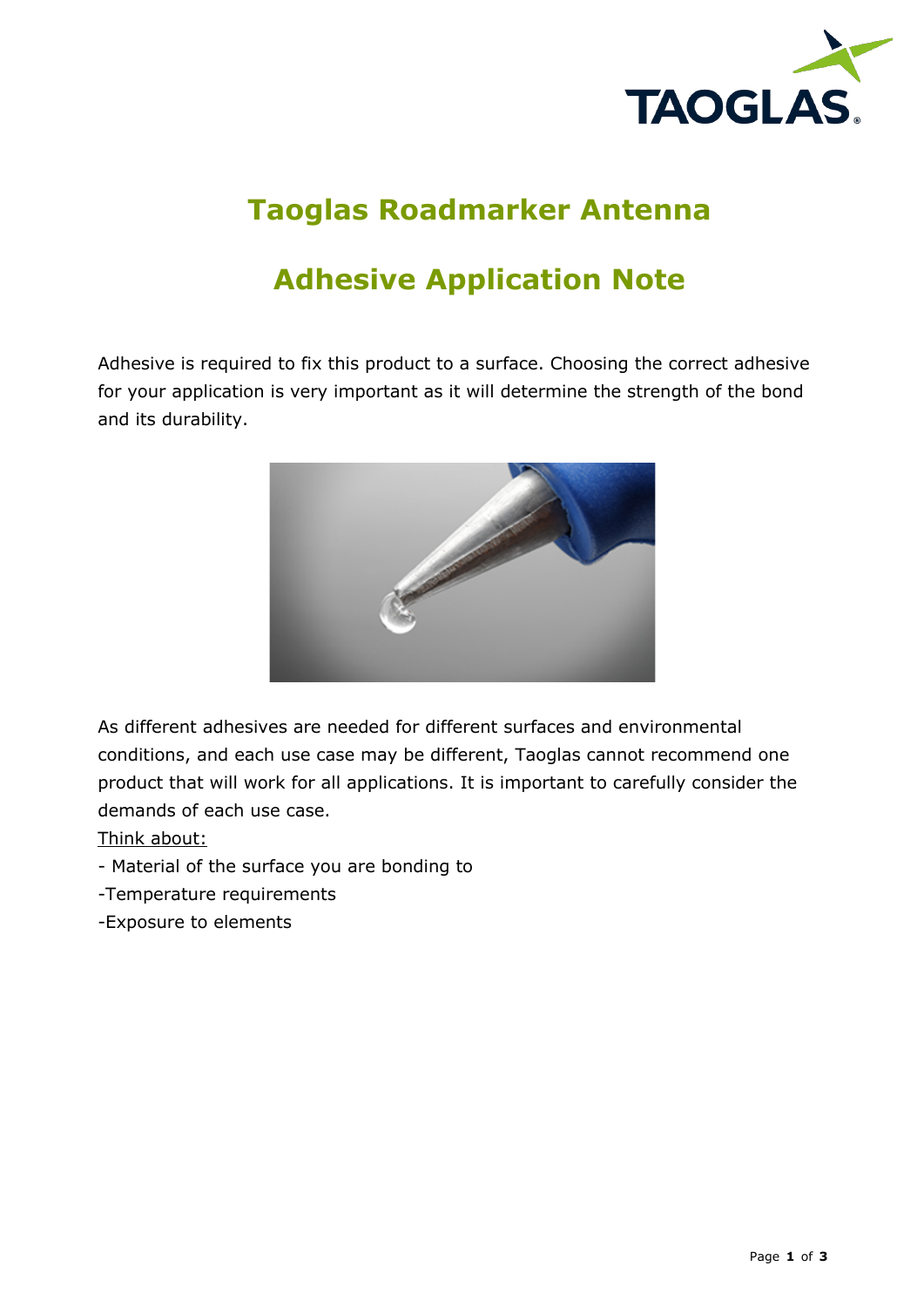

Advice for dealing with adhesives:

- Remember that not all glues are equal. There are many variations within each category and between manufacturers.
- Always read labels and note important information regarding toxicity, ventilation, and instructions for handling the adhesive.
- If possible, clean and dry the surfaces prior to applying the adhesive to remove any dust or residue. Depending on the nature of the contaminants and the surfaces in question, you may use alcohol, toluene, or soap and water.
- If in doubt, contact an adhesive manufacturer technical support team member and they should be able to assist you based on your specific needs. See list of adhesive distributors at the end of this document

### **Example Adhesives**

In the past, customers have had success using the following materials for adhering the ABS Roadmarker housings to both metal and asphalt:

### **1. Resinlab AR4315HP**:

http://www.resinlab.com/images/resources/pdf/AR4315HP\_TDS.pdf

#### **2. AeroMarine Urethane Elastomer Concrete Molding Rubber:**

https://www.aeromarineproducts.com/wp-content/uploads/2016/03/Concretemold-rubber-tds.pdf